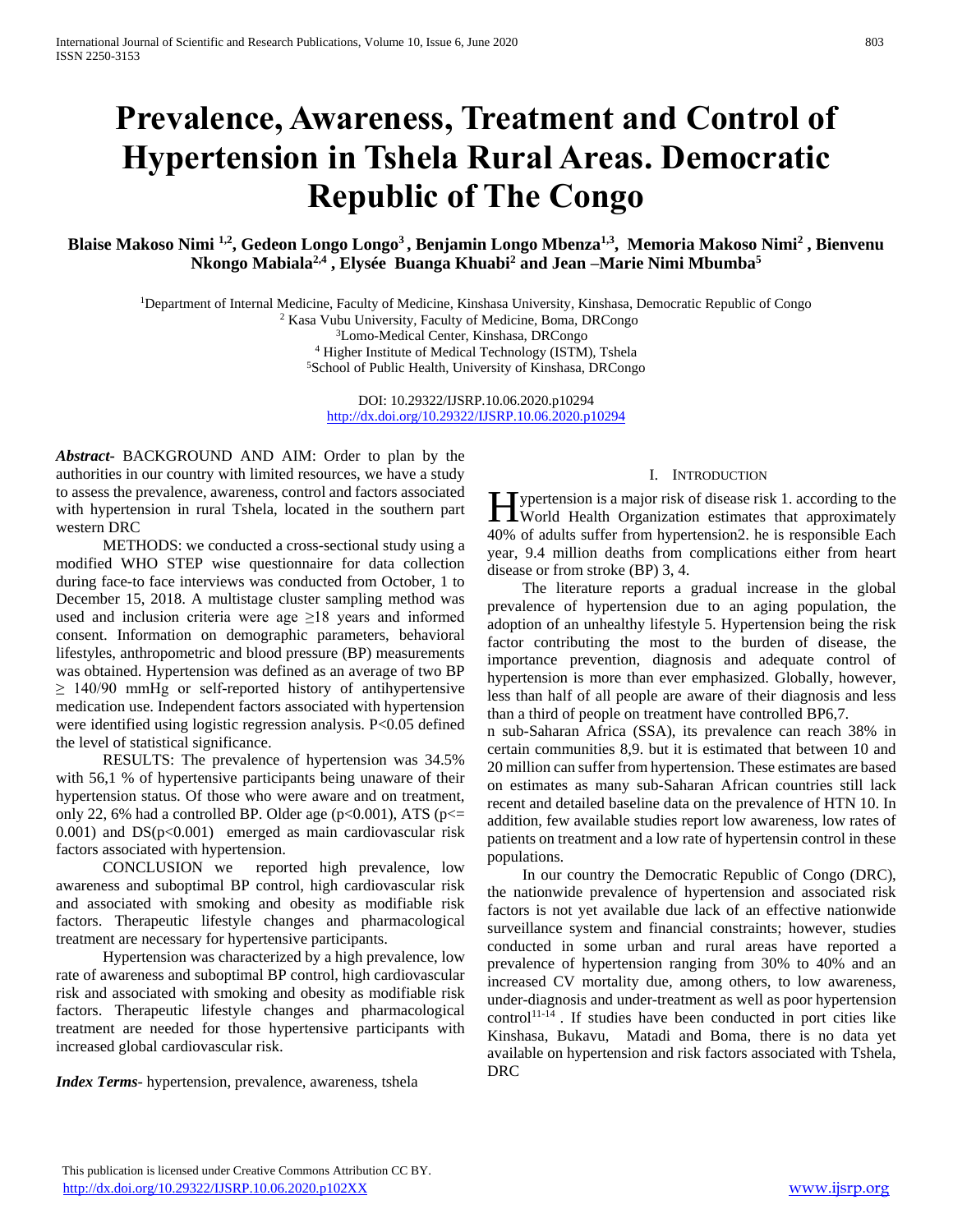#### II. METHODS

• Study design

 We conducted a cross-sectional study based on a randomly selected adult population

Study setting

 Tshela is a City located at 250 Km far from Matadi, the Capital City of the south western Province of Kongo Central and 690 Km far Kinshasa, the Capital City of DRC.

Study population

 A multistage stratified sampling method was used to allow estimates by sex (male and female) and residence (urban and rural). A total of 1000 eligible individuals were successfully interviewed among the households that gave informed consent.

Inclusion criteria

 Was included in this study any person over the age of 18, having resided in Tshela over 1 year and having consented verbally or in writing.

• Data collection

 The relevant parameters including socio-demographic data, anthropometric and behavioral measures were obtained after the interview by trained personnel..

#### **Measures**

 The anthropometric measurements (such as body weight, waist circumference, height) blood pressure, and pulse rate were collected by well-trained Medical students. Blood pressure was measured using digital blood pressure meters (OMRON MIT5 Connect, Kyoto, Japan). The average of the two measures was used in the final analysis.

 The size was measured, in a standing position, in a participant without shoes, using a flexible measuring tape (Hemostyl, Sulzbach, Germany).Body weight was also measured with individuals wearing light clothing or standing without shoes using adigital weighing scale (Deluxe GBS-721;Seca Deutschland, Hamburg, Germany). Body mass index (BMI) was computed as weight in kilograms divided by height in meters squared  $(Kg/m<sup>2</sup>)$ . A flexible measuring tape was used to measure the size at the level connecting the two iliac crests.

 During the survey, questionnaires on eating habits, risky behavior (smoking and smoking, lack of consumption of fruits and vegetables) and physical activities were administered.

#### **• Operational definitions**

 The socio-economic level was calculated on the basis of DRC Demographic and Health Survey (DHS) and classified into three degrees : low, middle and high socioeconomic status (SES)<sup>15</sup> . The cardiovascular risk factors were defined according to the surveillance manual<sup>16</sup>. Talking alcohol was defined as consumption of more than 1 standard drink (which is the amount of alcohol you find in a small beer, one glass of wine, or one tot of spirits per day for females and more than 2 standard drinks for males<sup>16</sup>. Smoking was defined as the frequent use of tobacco in all forms (smoked, prized)  $18$ . The BMI was further classified into four categories; underweight (BMI <18.5 Kg/m2), normal (BMI 18.5-24.99 Kg/m<sup>2</sup>), overweight (BMI 25 -29.99 Kg/m<sup>2</sup>) and obese (BMI ≥30 Kg/m<sup>2 19</sup>. Diabetes was defined as currently taking antidiabetic drugs or having a fasting capillary whole blood glucose value≥126 mg/dL <sup>20</sup>. Hypertension was defined as a BP

 $\geq$ 140/90 mm Hg, hypertensive subjects was defined by selfreporting ongoing treatment  $2<sup>1</sup>$ . The hypertension was defined as controlled when  $SBP < 140$  mmHg and  $DBP < 90$  mmHg under pharmacological treatment. Low fruit/vegetable consumption of less than 5 portions of fresh and/or cooked fruits/vegetables a day <sup>22</sup>. Insufficient physical activity was defined as self-reported less than 150 min of moderate intensive activity or less than 75 min vigorous intensive physical activity per week, including walking and cycling <sup>23</sup>.

#### Data analyses

 Data were analyzed using Statistical Package for the Social Sciences (SPSS) version 21 for Windows (SPSS Inc., Chicago, IL, United States). Data were expressed as mean values ± standard deviations (SD) for continuous variables. Frequencies (n) and percentages (%) were reported for categorical variables. Counts (frequency  $= n$ ) and percentages (%) were reported for categorical variables. Percentages were compared using the chi-square test. The logistic regression model analysis adjusted for obesity, physical activity, dietary practices, parity, income and alcohol use. A p-value of  $< 0.05$ .

#### • Data analyses

 Data were analyzed using Statistical Package for the Social Sciences (SPSS) version 21 for Windows (SPSS Inc., Chicago, IL, United States). Data were expressed as mean values ± standard deviations (SD) for continuous variables. Frequencies (n) and percentages (%) were reported for categorical variables. Counts (frequency  $= n$ ) and percentages (%) were reported for categorical variables. Percentages were compared using the chi-square test. The logistic regression model analysis adjusted for obesity, physical activity, dietary practices, parity, income and alcohol use. A p-value of  $< 0.05$ .

#### **Ethical approval**

 Obtained from the Ethical Committee of the Ministry of Health (N°150/CNES/BN/PMMF/2019). Consent was taken from the subjects who volunteered to participate in the study. Identified hypertensive subjects were referred to the nearby clinic for treatment

#### III. RESULTS

Table1. General characteristics

 Of the 1000 participants, 372 (37.2%) were males while 628 (62.8%) were females. Their mean age was  $47,7\pm16,0$  years with 34,9%, 21,6%,19,6% and 23,9 % participants aged participants aged respectively < 40 years, 40–49 years, 50-59 years and  $\geq 60$ years . The proportion of unemployed, married, single, secondary education level and low SES participants was 39.7%, 70.1%, 8.9%, 51.1% and 61.4%, respectively. Average levels of SBP, DBP, HR, BMI, WC, and capillary blood glucose were 127,2±22,9 mmHg, 78,7±15,7 mmHg, 80,3±10,6 bpm,  $23,5\pm4,9Kg/m^2$ ,  $81.7\pm11.9cm$  and  $118,1\pm31,1$  mg/dl, respectively. Table 2 summarizes cardiovascular risk factor profile of the study population as a whole and by BP categories. In the study population as a whole, Smoking 21.5%, alcohol intake (31.3%), obesity (11.0%), central obesity (38.1%) and low Fruits and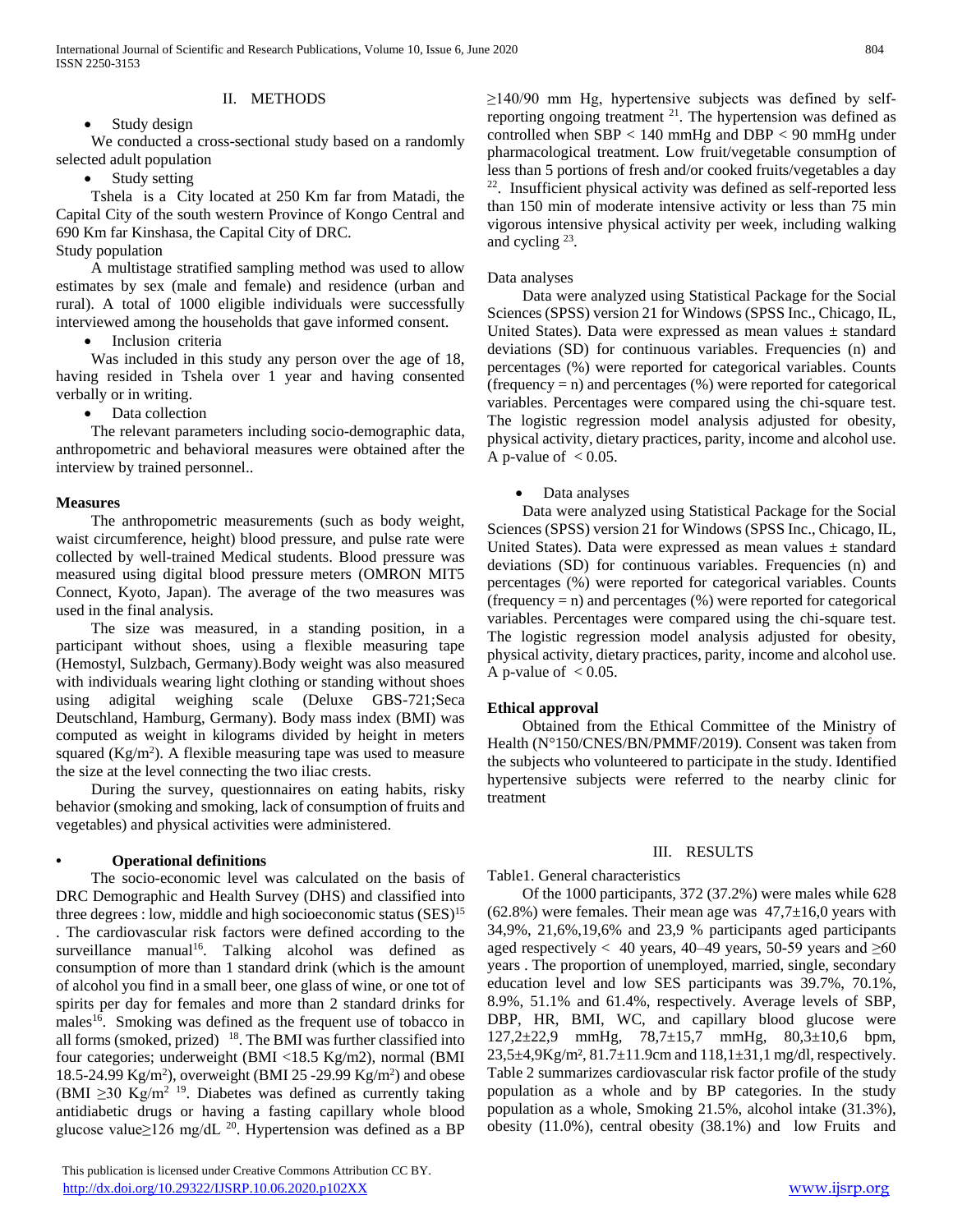vegetables consumate (71.1%) were cardiovascular risk factors most frequently reported by the participants.

 Prevalence and Awareness, treatment and control of hypertension

 Hypertension was observed in 345 (34.5%) participants (Fig.1),

 Of the 345 hypertensive patients, 144 (41.7%) knew each other hypertensive and among them heard there were more women. were aware (45.5% vs 37.9%; p<0.001) (Table 3). Current pharmacologic antihypertensive treatment was reported by 62 (85.4%) of 144 participants aware of their hypertension status. The antihypertensive regimen was based on 1 and 2 antihypertensive drugs in 53 (72.8%) and 9 (14.6%) treated hypertensive participants, respectively; no participant was receiving ≥3 antihypertensive drugs.

 In those receiving one antihypertensive drug, calcium channel blockers (50.9%) was the drug class most frequently reported by participants whereas the combination of calcium channel blockers (CCB) and angiotensin converting enzyme inhibitors (ACEIs) (49.1%). BP control was observed in 14 (22.6 %) of 144 treated hypertensive participants mainly in men than women (34.8 vs12.1; p=0.001).

#### Factors associated with hypertension

 In univariate analysis (Table 3), cardiovascular risk factors significantly associated with hypertension were older age (p=<0.001 ), smoking (p=<0.001), menopause (p= <0.001) ATS  $(p<0.001)$ , Overweight  $(p<0.001)$  obesity (p= 0.001), and central obesity  $(p<0.001)$  emerged as the main cardiovascular risk factors significantly associated with hypertension. In multivariate analysis (Table 4), the strength of the associations observed in univariate analysis persisted only for older age [aOR 2,98(2,05- 4,35); p=<0.001)], ATS [aOR 8,90(5,65-14,02); p=<0.001] and obesity  $(aOR2, 68(1, 92-3, 17)$ ;  $p=0.001$ ]. Thus, the likelihood of having hypertension was nearly three-fold greater in the presence of older age (aOR 2, 8; 95%CI 2.98(2.05-4.35; p= <0.001)

#### IV. DISCUSSION

 This study was conducted following the STEPS of the WHO on the assessment of rick for non-communicable diseases and associated factors in rural population.The study on hypertension, like the other studies carried out in the RDC, showed a high prevalence in the general population  $(35.5\%)^{14}$ .

 The majority of previous studies report a higher prevalence of HNT in urban areas than in rural areas , because rural African populations have a traditional lifestyle associating cultural and dietary habits allowing prevention against of HNT , (38 % in rural areas vs 41% in urban zones in 2014)<sup>12</sup> but Makoso et al. find a high prevalence in rural areas in in 2020 in Boma  $(73.6\%)^{14}$ .

 A similar prevalence has been reported from HTN in Nigeria, South Africa, Tanzania, Uganda and Ghana25-29.This prevalence will be explained by the progressive aging of the population and the increase in life expectancy in African countries. Age, BMI, sedentary lifestyle, smoking and alcohol consumption are the factors generally associated with hypertension Most of them have already been identified as important risk factors for hypertension in different studies conducted in SSA<sup>30-34</sup>.

 Our results corroborate those of the literature on some of these observed associations such as advancement in age, physical inactivity and BMI. Our study does not establish an association between smoking and hypertension, while tobacco is recognized as a risk factor for CVD

 Increased age is one of the strongest risk factors for the development and progression of hypertension. Indeed, the ageing process can increase BP through several mechanisms including insulin resistance/ hyperinsulinemia and subsequent activation of the sympathetic nervous system and renin angiotensin aldosterone system, clustering of multiple risk cardiovascular risk factors, oxidative stress and subsequent inflammation and endothelial dysfunction, increased renal proximal tubular sodium and water reabsorption mediated by the activation of sodium-proton exchanger<sup>35,36</sup> .Like aging, overweight and obesity also can increase BP through insulin resistance/hyperinsulinemia and their subsequent hemodynamic, metabolic and renal consequences $37$ . Alcohol consumption, a well-known risk factor for HTN, was not significantly reported in our analyzes21, while several studies in sub-Saharan Africa have established a positive association between HTN and moderate to heavy consumption of alcohol<sup>38,39</sup>. In our study, less than 58.2% of hypertensive participants were aware of their pathology and less than one-half of them took antihypertensive treatments.

 The study shows that 1 in 3 patients has controlled hypertension with antihypertensive drugs, this observation is frequent in African studies <sup>8,11</sup>.

 The proportion of participants aware, treated and controlled was low in the present study. Our finding is consistent with that of previous studies conducted in the Democratic Republic of the  $\text{Congol}^{11-14}$ . Our finding of low proportion of participants aware of their hypertension is consistent with previous reports from our setting. In this regard, awareness rates of 32,5%, and 42.5% have been already reported by M'Buyamba-Kabangu et al. in Kinshasa, the capital City<sup>40</sup> and Katchunga et al. in Bukavu, a City located at the southern East part of DRC, respectively<sup>12</sup>. Low awareness remains still a big challenge for the control of hypertension in other sub-Saharan African countries and requires effective behavioral change communication and screening strategies to reduce the prevalence of undiagnosed hypertension and related life-threatening complications<sup> $41,42$ </sup>.

 The low proportion of participants on antihypertensive therapy in the present study is consistent with previous studies from DRC and other sub-Saharan African countries<sup>11-13</sup> that reported values less than 50% among treated patients. Similar picture has been found for patients who achieved recommended BP goals.

 The majority of treated participants were receiving monotherapy with mainly calcium channel blockers. If the use a calcium channel blocker or a thiazide diuretic as first-line drug in the treatment of hypertension of blacks, known to have a low plasma renin activity and a subsequent volume-dependent hypertension <sup>43</sup>.

 Older age and FH-HT as non-modifiable and smoking, overweight and obesity as modifiable risk factors were independent factors associated with hypertension. Older age has been reported to be one of the most powerful cardiovascular risk factors through oxidative stress-induced endothelial dysfunction<sup>36</sup>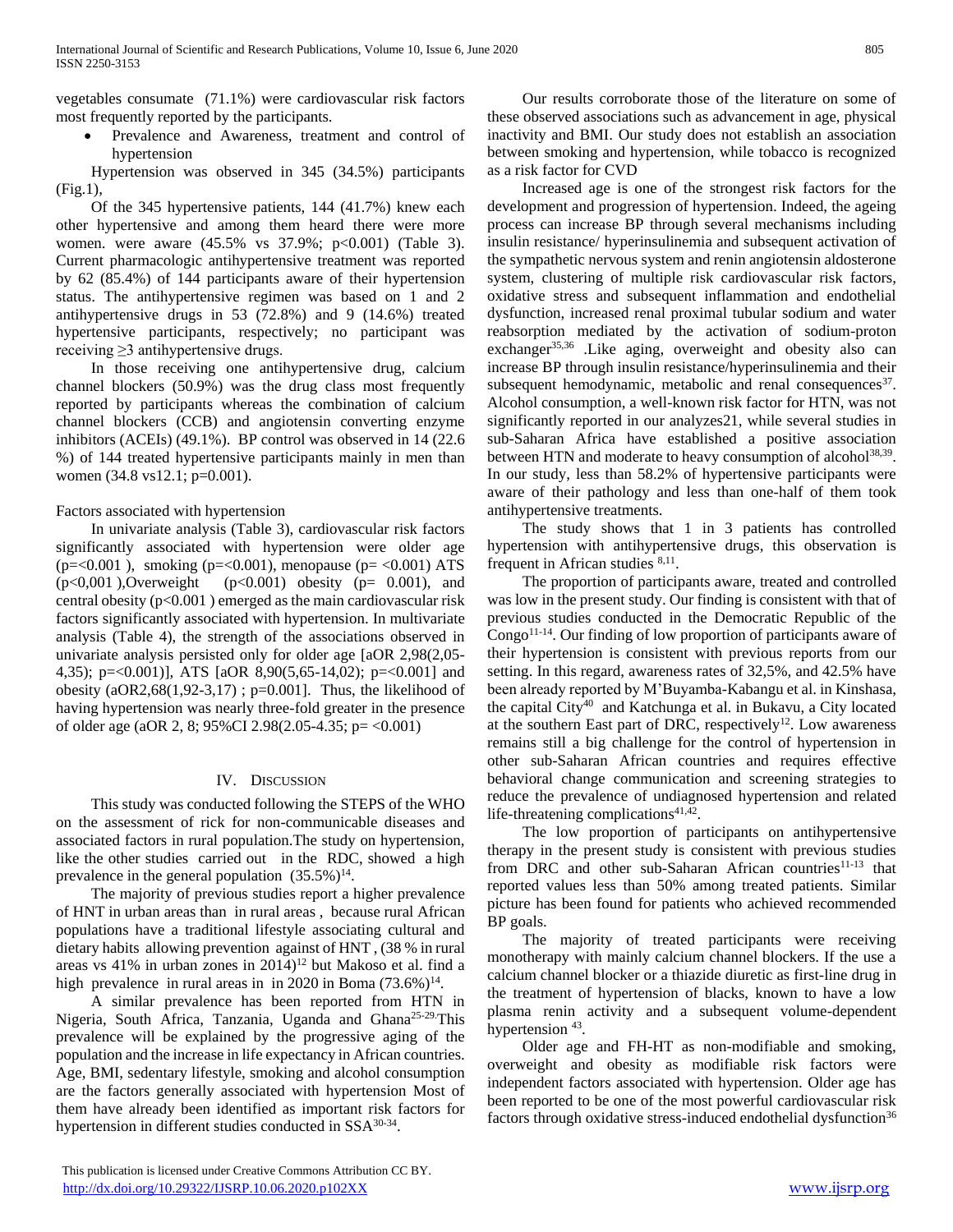and subsequent vascular remodeling as well as the coexistence of multiple cardiovascular risk factors via insulin resistance 35.

 The association of FH-HT and hypertension does translate the existence of a potential genetic susceptibility that does interact with environmental factors for the development and progression of hypertension and related end-organ damage<sup>44</sup>. Smoking<sup>45</sup> and overweight/obesity are well-known traditional risk factors sharing insulin resistance, sympathetic nervous (SNS) and renin angiotensin aldosterone (RAAS) systems, oxidative stress and subsequent inflammation and endothelial dysfunction as a common pathogenic pathway for cardiac and vascular damage<sup>46</sup>. The interpretation of the results of the present survey should take into account of some limitations. First, the cross-sectional design of the survey precludes the establishment of any temporal relationship between the outcome and the variables of interest. Second, the unique measurement of the variables of interest could have under- or overestimated their true values and the prevalence of hypertension. Third, other factors usually associated with hypertension such as blood lipids were not measured.

#### V. CONCLUSION

 The present survey showed that nearly four participants out of ten had hypertension that was associated with older age, family history of hypertension, overweight and obesity as main cardiovascular risk factors. A management strategy based on both therapeutic lifestyle changes (TLC) and pharmacological treatment is needed for those hypertensive participants with increased global cardiovascular risk.

#### ACKNOWLEDGMENT

 The authors would like to express their deepest gratitude to the Administrative Authorities of Tshela City and to all the students who took part in the survey

No

# CONFLICT OF INTEREST

#### AUTHOR'S CONTRIBUTION

 BMN participated in survey conception and data collection and management; drafted the manuscript.

 GLL, BLB, MMN participated in survey conception and data analysis; revised the manuscript.

GLL conducted data analysis and revised the manuscript.

RV revised the manuscript.

JMN revised the manuscript.

 EBK participated in survey conception and revised the manuscript

#### **REFERENCES**

[1] 1. GBD 2016 Risk Factors Collaborators. Global, regional, and national comparative risk assessment of 84 behavioural, environmental and occupational, and metabolic risks or clusters of risks, 1990–2016: a

 This publication is licensed under Creative Commons Attribution CC BY. <http://dx.doi.org/10.29322/IJSRP.10.06.2020.p102XX> [www.ijsrp.org](http://ijsrp.org/)

systematic analysis for the Global Burden of Disease Study 2016. Lancet 390, 1345–1422.

- [2] 2. World Health Organization. A global brief on Hypertension 2013.
- [3] 3. World Health Organization. Global status report on non communicable diseases 2011.
- [4] 4. Ivers, N. et al. Audit and feedback: effects on professional practice and healthcare outcomes. Cochrane Database Syst Rev, CD000259, 10.1002/14651858.CD000259.pub3 (2012).
- [5] 5. Forouzanfar MH, et al. Global Burden of Hypertension and Systolic Blood Pressure of at Least 110 to 115 mm Hg, 1990–2015. JAMA. 2017;317:165– 182.
- [6] 6. Chow CK, et al. Prevalence, awareness, treatment, and control of hypertension in rural and urban communities in high-, middle-, and lowincome countries. JAMA. 2013;310:959–968
- [7] 7. Olsen MH, et al. A call to action and a lifecourse strategy to address the global burden of raised blood pressure on current and future generations: the Lancet Commission on hypertension. Lancet. 2016;388:2665–2712.
- [8] 8. Opie LH, Seedat YK. Hypertension in sub-Saharan African populations. Circulation. 2005;112(23):3562–8.
- [9] 9. Steyn K, Bradshaw D, Norman R, Laubscher R. Determinants and treatment of hypertension in south Africans: the first demographic and health survey. S Afr Med J. 2008;98(5):376–80.
- [10] 10. Hendriks ME, Wit FW, Roos MT, Brewster LM, Akande TM, de Beer IH, et al. Hypertension in sub-Saharan Africa: cross-sectional surveys in four rural and urban communities. PLoS One. 2012;7(3):e32638.
- [11] 11. Bayauli MP, M'Buyamba-Kayama JR, Ngoyi NG, Lepira FB, Kayembe KP, Lemogoum D, et al. Trends in prevalence of obesity and hypertension in an urban Congolese community. Journal Epidemiological Research 2018; 4(1): 33-40.
- [12] 12Katchunga PB, Mirindi P, Baleke P, Ntaburhe T, Twagirumukiza M, M'Buyamba-Kabangu JR. The trend in blood pressure and hypertension prevalence in the general population of South Kivu between 2012 and 2016: Results from two representative cross-sectional surveys— The Bukavu observational study. PLoS ONE 14(8):e0219377.
- [13] 13.Kianu B, Mpembele E, Kintoki EV, Makulo JR, Kiazayawoko FZ, Manyebwa KJDD, et al. Rates of hypertension prevalence, awareness, treatment, and control in Congolese South West Port City.The influence of gender according to groups. Global Journal of Medical Research 2015; 15  $(1):1-8.$
- [14] 14 Blaise Makoso Nimi, François Lepira Bompeka, Aliocha Nkodila, Williams Ilenga,Gédeon Long-Longo, Dieudonné Vangu Ngoma,et al . Prehypertension, Hypertension and Associated Risk Factors among Adults Living in the Port City of Boma in the Democratic Republic of the Congo. A Population-Based Cross-Sectional Survey". Acta Scientific Cancer Biology 4.5 (2020): 24-32.
- [15] 15. "2013-2014 Democratic Republic of the Congo Demographic and Health Survey (DHS)". Ministry of Heath and Ministry of Planification, preliminary May (2014).
- [16] 16. Word Health Organisation TWSatndrfsIW, Available at: http://www.who.int/ncds/surveillance/steps/STEPS\_Manual.pdf?ua=1 2017.
- [17] 17. Takeshi K, laria P, Maufroy N, Jean philippe D , Isabelle M Fakher N, et al. arterial hypertension and arterial pulse. Mt cardio. 2006 ; 2 (5): 493-501.
- [18] 18. Orth SR, Stockmann A, Conradt C, Ritz E, Ferro M, Kreusser W and al. Smoking as a risk factor for end-stage renal failure in men with primary renal disease. Kidney Int. 2008; 54: 926-31.
- [19] 19. World Health Organization (WHO). The problem of overweight and obesity: preventing and managing the global epidemic. Report Series 894; Geneva, WHO, 2000: 537
- [20] 20. Definition and diagnosis of diabetes mellitus and intermediate hyperglycaemia Report of a WHO/IDF January 2006.
- [21] 21Williams B, Mancia G, Spiering W, Agabiti Rosei E, Azizi M, Burnier M, et al. 2018 ESC/ESH guidelines for the management of arterial hypertension. Eur Heart J. 2018;39(33):3021–104.
- [22] 22. Mohsen Gadallah , Soad Abdel , Amira Mohsen and Sahar Kandil. Hypertension and associated cardiovascular risk factors among urban slum dwellers in Egypt: a population-based survey.East Mediterr Health J. 2018;24(5):435-442.
- [23] 23. World Health Organization. "Global Physical Activity Questionnaire (GPAQ)". Geneva, Switzerland.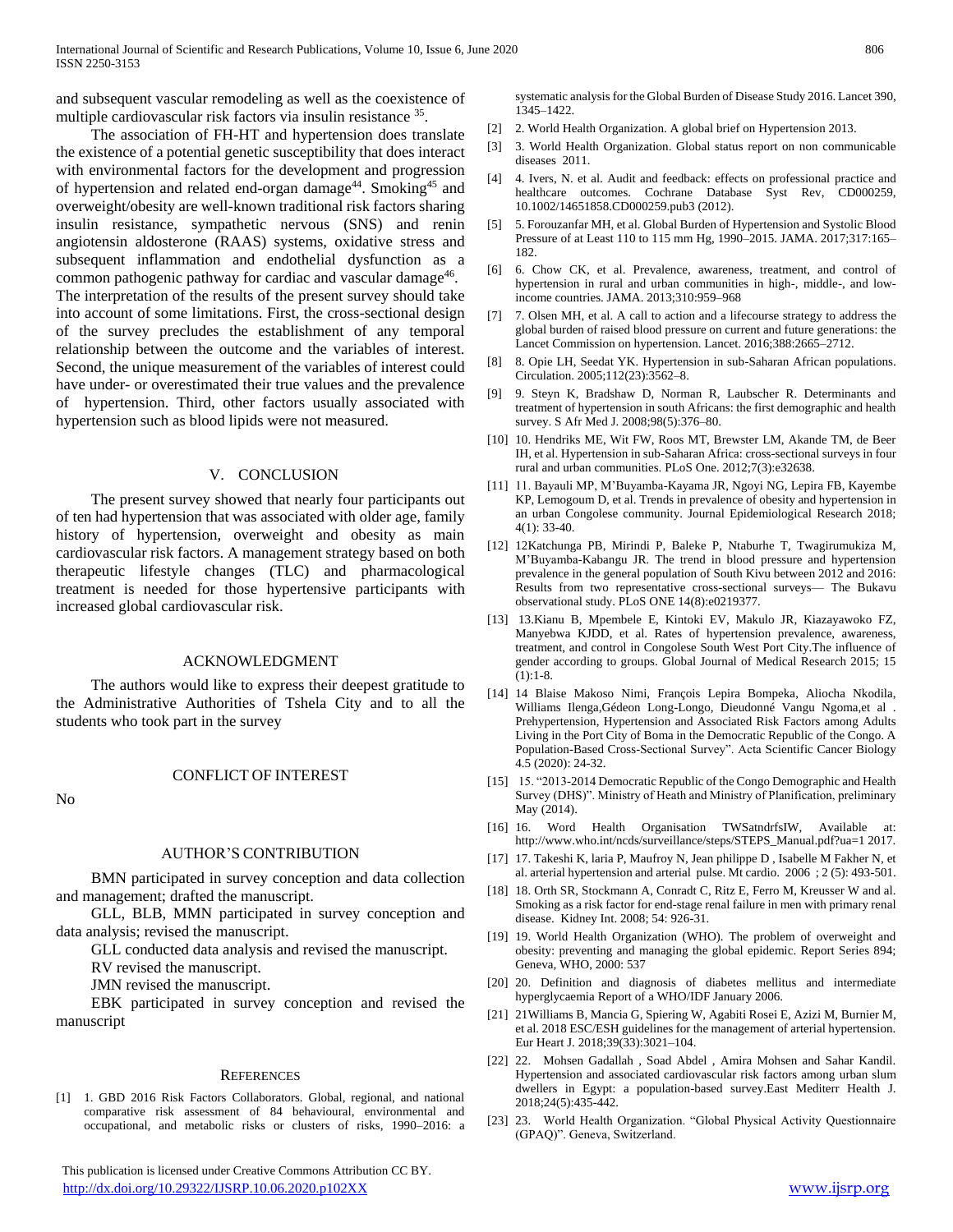- [24] 24. Guwatudde D, Nankya-Mutyoba J, Kalyesubula R, Laurence C, Adebamowo C, Ajayi IO. The burden of hypertension in sub-Saharan Africa: a four-country cross sectional study. BMC Public Health (2015) 15:1211 DOI 10.1186/s12889-015-2546-z
- [25] 25. Nansseu JR, Kameni BS, Assah FK, Bigna JJ, Petnga SJ, et al. Prevalence of major cardiovascular disease risk factors among a group of sub-Saharan African young adults: a population-based cross-sectional study in Yaoundé, Cameroon. BMJ Open. 2019 Oct 7;9(10):e029858. doi: 10.1136/bmjopen-2019-029858.
- [26] 26. Nuwaha F, Musinguzi G. Pre-hypertension in Uganda: a cross-sectional study. BMC Cardiovasc Disord. 2013 Nov 14; 13:101. doi: 10.1186/1471- 2261-13-101.
- [27] 27. Irazola EZ. Hypertension Prevalence, Awareness, Treatment, and Control in Selected Communities of Nine Low- and Middle Income Countries: Results From the NHLBI/UHG Network of Centers of Excellence for Chronic Diseases. Glob Heart. 2016 March; 11(1): 47–59.
- [28] 28. Owiredu EW, Dontoh E, Essuman, Bazanfara BB. Demographic and Lifestyle Predictors of Prehypertension: A Cross-Sectional Study among Apparently Healthy Adults in Kumasi, Ghana. Biomed Res Int. 2019 Apr 23; 2019:1764079. doi: 10.1155/2019/1764079. eCollection 2019.
- [29] 29. Isezuo SA, Sabir AA, Ohworvorilole AE, Fasanmade OA. Prevalence, associated factors and relationship between prehypertension and hypertension: a study of two ethnic African populations in Northern Nigeria. J Hum Hypertens 2011; 25(4): 224-30.
- [30] 30. Pires JE, Sebastiao YV, Langa AJ, Nery SV. Hypertension in northern Angola: prevalence, associated factors, awareness, treatment and control. BMC Public Health. 2013;13:90.
- [31] 31.Wamala JF, Karyabakabo Z, Ndungutse D, Guwatudde D. Prevalence factors associated with hypertension in Rukungiri district, Uganda--a communitybased study. Afr Health Sci. 2009;9(3):153–60.
- [32] 32 Helelo TP, Gelaw YA, Adane AA. Prevalence and associated factors of hypertension among adults in Durame town, Southern Ethiopia. PLoS One. 2014;9(11):e112790.
- [33] 33.Adeloye D, Basquill C. Estimating the prevalence and awareness rates of hypertension in Africa: a systematic analysis. PLoS One. 2014;9(8):e104300.
- [34] 34. Hamid S, Groot W, Pavlova M. Trends in cardiovascular diseases and associated risks in sub-Saharan Africa: a review of the evidence for Ghana, Nigeria, South Africa, Sudan and Tanzania. Aging Male. 2019;1:1–8.
- [35] 35. Ramos R, Marrugat J, Basagana X, et al. The role of aging in cardiovascular risk factor clustering in non-diabetic population free of coronary heart disease. Eur J Clin Epidemiol 2004; 109(23 Suppl): III-15-19.
- [36] 36.Plante GE. Impact of aging on the body's vascular system. Metabolism 2003; 52(10 Suppl): 31-5.
- [37] 37.Reaven GM, Lithell H, Landsberg L. Hypertension and associated metabolic abnormalities. The role of insulin resistance and the sympathoadrenal system. N Engl J Med 1996; 334(2): 374-381.
- [38] 38.Zatu MC, Van Rooyen JM, Kruger A, Schutte AE. Alcohol intake, hypertension development and mortality in black south Africans. Eur J Prev Cardiol. 2016;23(3):308–15.
- [39] 39.Chin JH, Twinobuhungiro A, Sandhu A, Hootsmans N, Kayima J, Kalyesubula R. Determinants of raised blood pressure in urban Uganda: a community based case-control study. Ethn Dis. 2017;27(1):15–20.

## **ANNEXES**

,

Table 1. General characteristics of the study population as a whole and by hypertension status.

Table 2. Cardiovascular risk profile of the study population as a whole and by hypertension status.

Table 3. Awareness, treatment and control of hypertension of the study population as a whole and by hypertension status.

Table 4. Cardiovascular risk factors associated with hypertension in univariate and multivariate analysis.

Figure 1. Distribution of study population according to blood pressure status.

 This publication is licensed under Creative Commons Attribution CC BY. <http://dx.doi.org/10.29322/IJSRP.10.06.2020.p102XX> [www.ijsrp.org](http://ijsrp.org/)

- [40] 40.M'Buyamba-Kabangu JR,Fagard R, Staessen J. Blood pressure in Bantu of zaire: Epidemiological aspects. Tropical Cardiology 1987 ;13 :113-120.
- [41] 41.Prashant K, Dalsone K, Tamara DC, Jane K, Elvin HG, Vivek J, et al. Epidemiology and awareness of hypertension in a rural Uganda community: a cross-sectional study. BMC Public Health 2013; 13: 1151-61.
- [42] 42.James K, Rhoda KW, Achilles K, Eli L, Fred N. Hypertension awareness, treatment and control in Africa: a systematic review. BMC Cardiovascular Disorders 2013; 13: 54-65.
- [43] 43. M'Buyamba-Kabangu JR, Anisiuba BC, Ndiaye MB, Lemogoum D, Jacobs L, Ijoma CK, et al. Efficacy of newer versus older antihypertensive drugs in black patients living in sub-Saharan Africa. J Hypertens 2013 ; 27, 729–735.
- [44] 44.Nadkarni GN, Galarneau G, Ellis SB, Nadukuru R, Zhang J, Scott SA, et al. Apolipoprotein L1 Variants and Blood Pressure Traits in African Americans. J Am Coll Cardiol. 2017 Mar 28; 69(12): 1564–1574.
- [45] 45.Virdis A, Giannarelli C, Neves MF, Taddei S, Ghiadoni L. Cigarette smoking and hypertension. Curr Pharm Des. 2010; 16(23):2518-25.
- [46] 46.Reaven GM, Lithell H, Landsberg L. Hypertension and associated metabolic abnormalities--the role of insulin resistance and the sympathoadrenal system. N Engl J Med. 1996 Feb 8; 334(6):374-81.

#### AUTHORS

**First Author** – Blaise Makoso Nimi, Department of Internal Medicine, Faculty of Medicine, Kinshasa University, Kinshasa, Democratic Republic of Congo

**Second Author** – Gedeon Longo Longo, Lomo-Medical Center, Kinshasa, DRCongo

**Third Author** – Benjamin Longo Mbenza, Lomo-Medical Center, Kinshasa, DRCongo

**Fourth Author** – Memoria Makoso Nimi, Kasa Vubu

University, Faculty of Medicine, Boma , DRCongo

**Fifth Author** – Bienvenu Nkongo Mabiala, Higher Institute of Medical Technology (ISTM), Tshela

**Sixth Author** – Elysée Buanga Khuabi, Kasa Vubu University, Faculty of Medicine, Boma, DRCongo

**Seventh Author** – Jean –Marie Nimi Mbumba, School of Public Health, University of Kinshasa, DRCongo

Corresponding Author: Blaise Makoso, MD University of Kinshasa Hospital University of Kinshasa PO Box 123 Kin XI E-mail: docteurmakoso@gmail.com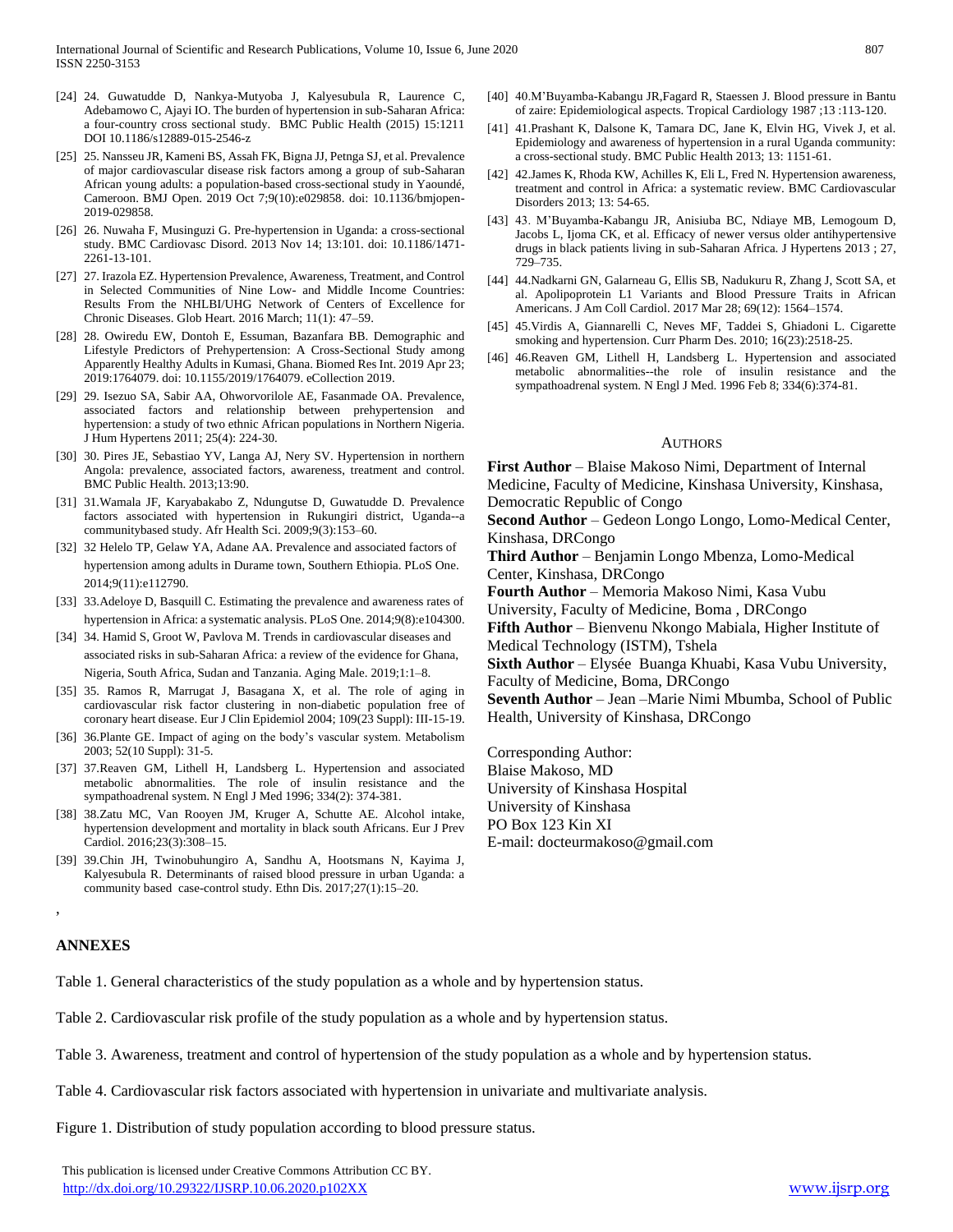| <b>Variables</b>                    | <b>Over All</b> | <b>Male</b> | Female          | ${\bf P}$ |
|-------------------------------------|-----------------|-------------|-----------------|-----------|
|                                     | $n = 1000$      | $n = 372$   | $n = 628$       |           |
| Age, years                          | $47,7 \pm 16,0$ | 49,4±15,4   | $46,7 \pm 16,3$ | < 0.007   |
| Age categories, n(%)                |                 |             |                 | < 0.001   |
| $< 40$ years                        | 349(34,9)       | 114(30,6)   | 235(37,4)       |           |
| 40-49 years                         | 216(21,6)       | 73(19,6)    | 143(22,8)       |           |
| 50-59 years                         | 196(19,6)       | 75(20,2)    | 121(19,3)       |           |
| $\geq 60$ years                     | 239(23,9)       | 110(29,6)   | 129(20,5)       |           |
| Occupation, n(%)                    |                 |             |                 | < 0.001   |
| Senior Staff                        | 30(3,0)         | 23(6,2)     | 7(1,1)          |           |
| Businessmen                         | 351(35,1)       | 131(35,2)   | 220(35,0)       |           |
| Students                            | 24(2,4)         | 15(4,0)     | 9(1,4)          |           |
| <b>Public Servants</b>              | 198(19,8)       | 124(33,3)   | 74(11,8)        |           |
| Unemployed                          | 397(39,7)       | 79(21,2)    | 318(50,6)       |           |
| Marital status, n(%)                |                 |             |                 | < 0.001   |
| Married                             | 700(70,1)       | 295(79,3)   | 405(64,7)       |           |
| Divorced                            | 70(7,0)         | 17(4,6)     | 53(8,5)         |           |
| Widow                               | 139(13,9)       | 11(3,0)     | 128(20,4)       |           |
| Single                              | 89(8,9)         | 49(13,2)    | 40(6,4)         |           |
| Education level, $n$ <sup>(%)</sup> |                 |             |                 | < 0.001   |
| Primary/no                          | 298(29.8)       | 56(15.1)    | 242(38.5)       |           |
| Secondary                           | 510(51,1)       | 202(54,4)   | 308(49,0)       |           |
| University/Superior                 | 191(19,1)       | 113(30,5)   | 78(12,4)        |           |
| SES, $n$ (%)                        |                 |             |                 | 0.113     |
| Low                                 | 614(61,4)       | 220(59,1)   | 394(62,7)       |           |
| Middle                              | 341(34,1)       | 126(33,9)   | 215(34,2)       |           |
| High                                | 45(4,5)         | 26(7,0)     | 19(3,0)         |           |
| BMI, Kg/m <sup>2</sup>              | $23,5+4,9$      | $22,2+3,6$  | $24,2{\pm}5,5$  | < 0.001   |

### **Table 1. General characteristics of the study population as a whole and by hypertension status.**

[www.ijsrp.org](http://ijsrp.org/)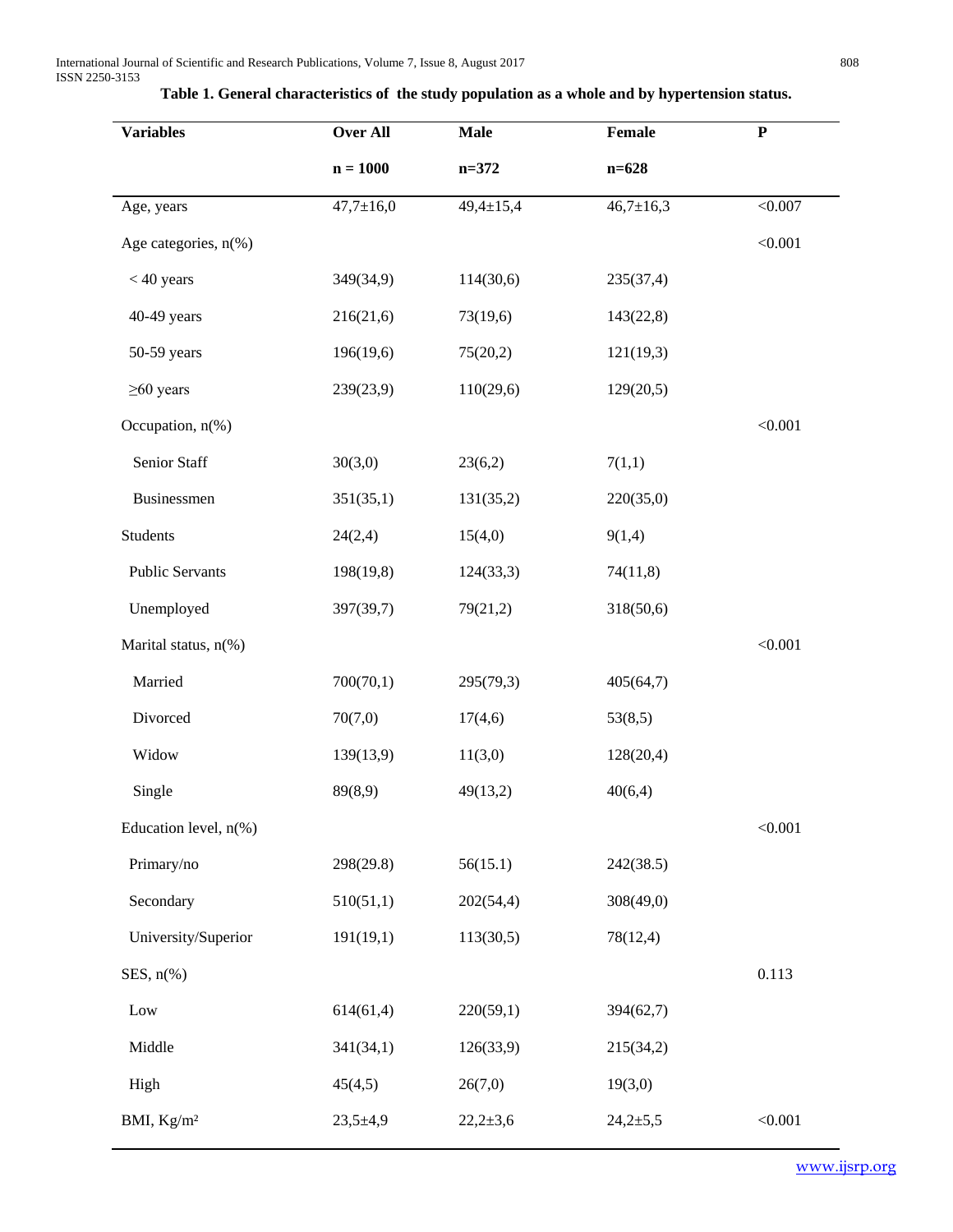International Journal of Scientific and Research Publications, Volume 7, Issue 8, August 2017 809 **ISSN 22** 

| 250-3153             |                  |                  |                  |         |
|----------------------|------------------|------------------|------------------|---------|
| WC. cm               | $81.7 \pm 11.9$  | $79.7 \pm 10.7$  | $85.4 \pm 13.2$  | < 0.001 |
| SBP, mmHg            | $127.2 \pm 22.9$ | $129.8 \pm 21.7$ | $125.7 \pm 23.4$ | < 0.006 |
| DBP, mmHg            | $78.7 \pm 15.7$  | $80.3 \pm 13.2$  | $77.8 \pm 16.9$  | < 0.012 |
| MAP, mmHg            | $94.9 \pm 16.6$  | $96,8 \pm 15,2$  | $93.8 \pm 17.3$  | < 0.005 |
| PP, mmHg             | $48,5 \pm 16,6$  | $49,4 \pm 13,5$  | $47.9 \pm 18.1$  | < 0.163 |
| HR, bpm              | $80.3 \pm 10.6$  | $78.4 \pm 12.4$  | $81,4+9,2$       | < 0.001 |
| Blood glucose, mg/dl | $118.1 \pm 31.1$ | $118.2 \pm 31.9$ | $117.9 \pm 29.7$ | 0.929   |
|                      |                  |                  |                  |         |

Data are expressed as mean ± standard deviation, median (interquartile range) absolute (n) and relative (in percent) frequency. Abbreviations: M, male F, female SES, socioeconomic status BMI, body mass index WC, waist circumference SBP, systolic blood pressure DBP, diastolic blood pressure MAP, mean arterial blood pressure PP, pulse pressure HR, heart rate bpm, beat per minute

#### **Table 2. Cardiovascular risk factor profile of the study population as a whole and by hypertension**

| <b>FRCV</b>                | $HTA+$    | HTA-      | $\mathbf{p}$ |
|----------------------------|-----------|-----------|--------------|
|                            | $n = 345$ | $n=655$   |              |
| Age > 55 H/45 F, $n\%$ )   | 237(68,7) | 208(31,8) | $0,001$      |
| $HF-HTA, n(\%)$            | 88(25,5)  | 167(25,5) | 0,527        |
| HF-DM, $n$ <sup>(%)</sup>  | 51(14,8)  | 52(7,9)   | 0,001        |
| HF-Obesite, $n$ (%)        | 9(2,6)    | 20(3,1)   | 0,428        |
| HF- MCV, $n\%$ )           | 16(4,6)   | 11(1,7)   | 0,007        |
| HF-MRC, $n$ <sup>(%)</sup> | 4(1,2)    | 5(0,8)    | 0,378        |
| Smoking,, n(%)             | 93(27,0)  | 122(18,6) | 0,002        |
| Alcohol intake, n(%)       | 113(32,8) | 200(30,5) | 0,258        |
| Physical inactivity, n(%)  | 114(33,0) | 137(20,9) | $0,001$      |
| Goutte, $n\%$ )            | 12(3,5)   | 7(1,1)    | 0,009        |
| Menopause, n(%)            | 142(41,2) | 108(16,5) | $0,001$      |
| ATS, $n\frac{6}{6}$        | 140(40,6) | 32(4,9)   | $0,001$      |
| Overweight, n(%)           | 85(24,6)  | 106(16,2) | 0,001        |
| Obesity, $n$ (%)           | 54(15,7)  | 56(8,5)   | 0,001        |
| Central obesity, $n(\%)$   | 175(50,7) | 205(31,3) | $0,001$      |
| $RCM, n$ (%)               | 89(25,8)  | 94(14,4)  | $0,001$      |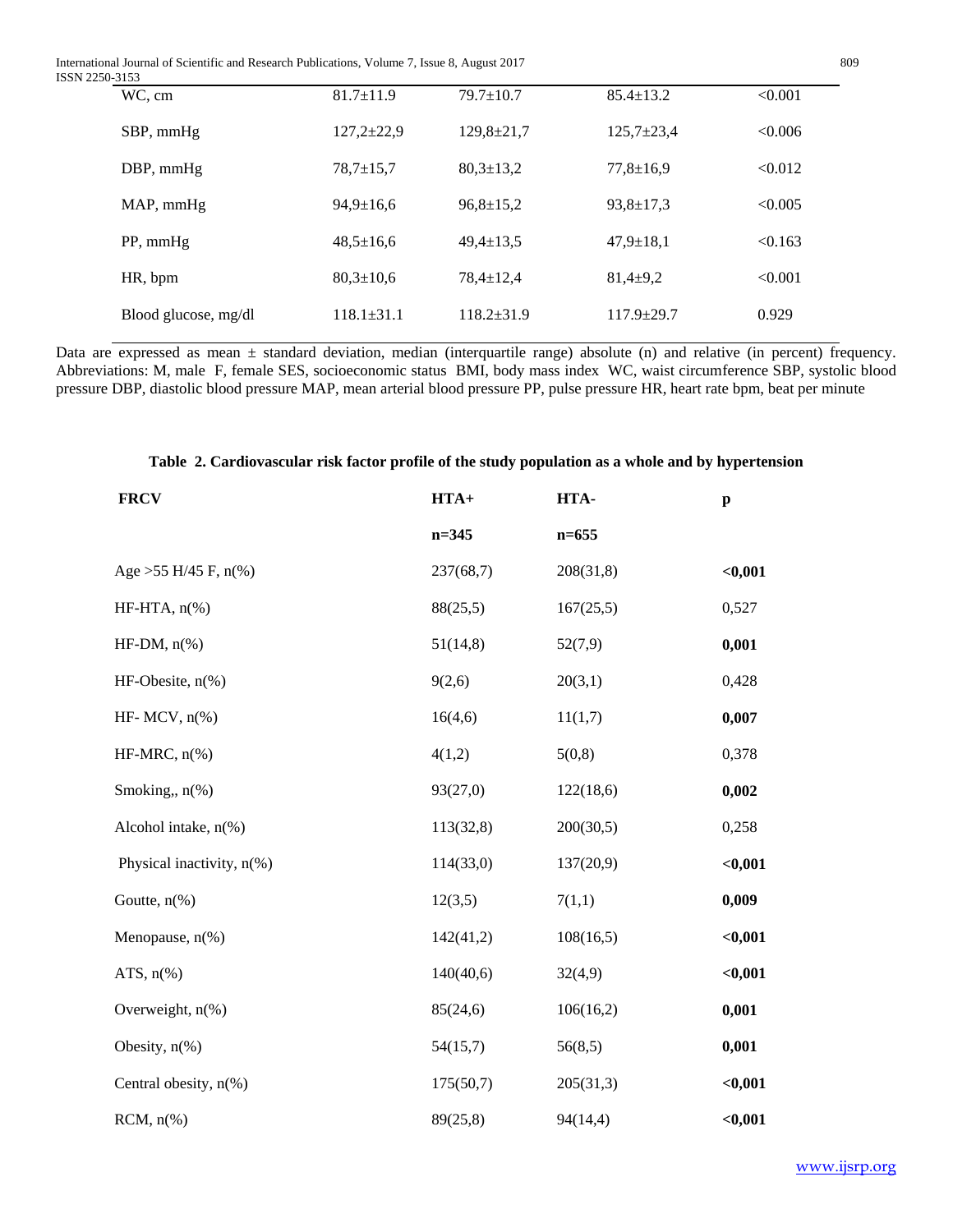| International Journal of Scientific and Research Publications, Volume 7, Issue 8, August 2017 |          |          |              |  |
|-----------------------------------------------------------------------------------------------|----------|----------|--------------|--|
| ISSN 2250-3153                                                                                |          |          |              |  |
| $DM, n\%$                                                                                     | 68(23,1) | 58(11,5) | $<\!\!0.001$ |  |

Data are expressed as absolute (n) and relative (in percent) frequency. Abbreviations: M, male F, female FH, family history HT, hypertension DM, diabetes mellitus CVD, cardiovascular disease PH, personal history CMR, cardiometabolic risk

#### **Table 2. Cardiovascular risk factor profile of the study population as a whole and by hypertension**

| <b>FRCV</b>                      | $HTA+$    | HTA-      | $\mathbf{p}$ |
|----------------------------------|-----------|-----------|--------------|
|                                  | $n = 345$ | $n=655$   |              |
| Age > 55 H/45 F, $n\%$ )         | 237(68,7) | 208(31,8) | $0,001$      |
| $HF-HTA, n(\%)$                  | 88(25,5)  | 167(25,5) | 0,527        |
| HF-DS, $n$ (%)                   | 51(14,8)  | 52(7,9)   | 0,001        |
| HF-Obésité, n(%)                 | 9(2,6)    | 20(3,1)   | 0,428        |
| HF-MCV, $n$ <sup>(%)</sup>       | 16(4,6)   | 11(1,7)   | 0,007        |
| HF-MRC, $n$ <sup>(%)</sup>       | 4(1,2)    | 5(0,8)    | 0,378        |
| HF-Dyslipidémie, n(%)            | 4(1,2)    | 11(1,7)   | 0,712        |
| Tabac, $n\frac{6}{6}$            | 93(27,0)  | 122(18,6) | 0,002        |
| Alcool, n(%)                     | 113(32,8) | 200(30,5) | 0,258        |
| Sédentarité, n(%)                | 114(33,0) | 137(20,9) | $0,001$      |
| Goutte, n(%)                     | 12(3,5)   | 7(1,1)    | 0,009        |
| Ménopause, n(%)                  | 142(41,2) | 108(16,5) | $0,001$      |
| Athérosclérose subclinique, n(%) | 140(40,6) | 32(4,9)   | $0,001$      |
| Tachycardie, n(%)                | 34(9,9)   | 81(12,4)  | 0,140        |
| Surpoids, n(%)                   | 85(24,6)  | 106(16,2) | 0,001        |
| Obésité, n(%)                    | 54(15,7)  | 56(8,5)   | 0,001        |
| Obésité abdominale, n(%)         | 175(50,7) | 205(31,3) | <,0.001      |
| $RCM, n$ (%)                     | 89(25,8)  | 94(14,4)  | <,0.001      |
| DS, $n\left(\%\right)$           | 68(23,1)  | 58(11,5)  | <,0.001      |
| Durée de sommeil, n(%)           |           |           | 0,005        |
| $<$ 8 heures                     | 148(44,0) | 215(33,8) |              |
| 8 heures                         | 118(35,1) | 250(39,3) |              |
| >8 heures                        | 70(20,8)  | 171(26,9) |              |

[www.ijsrp.org](http://ijsrp.org/)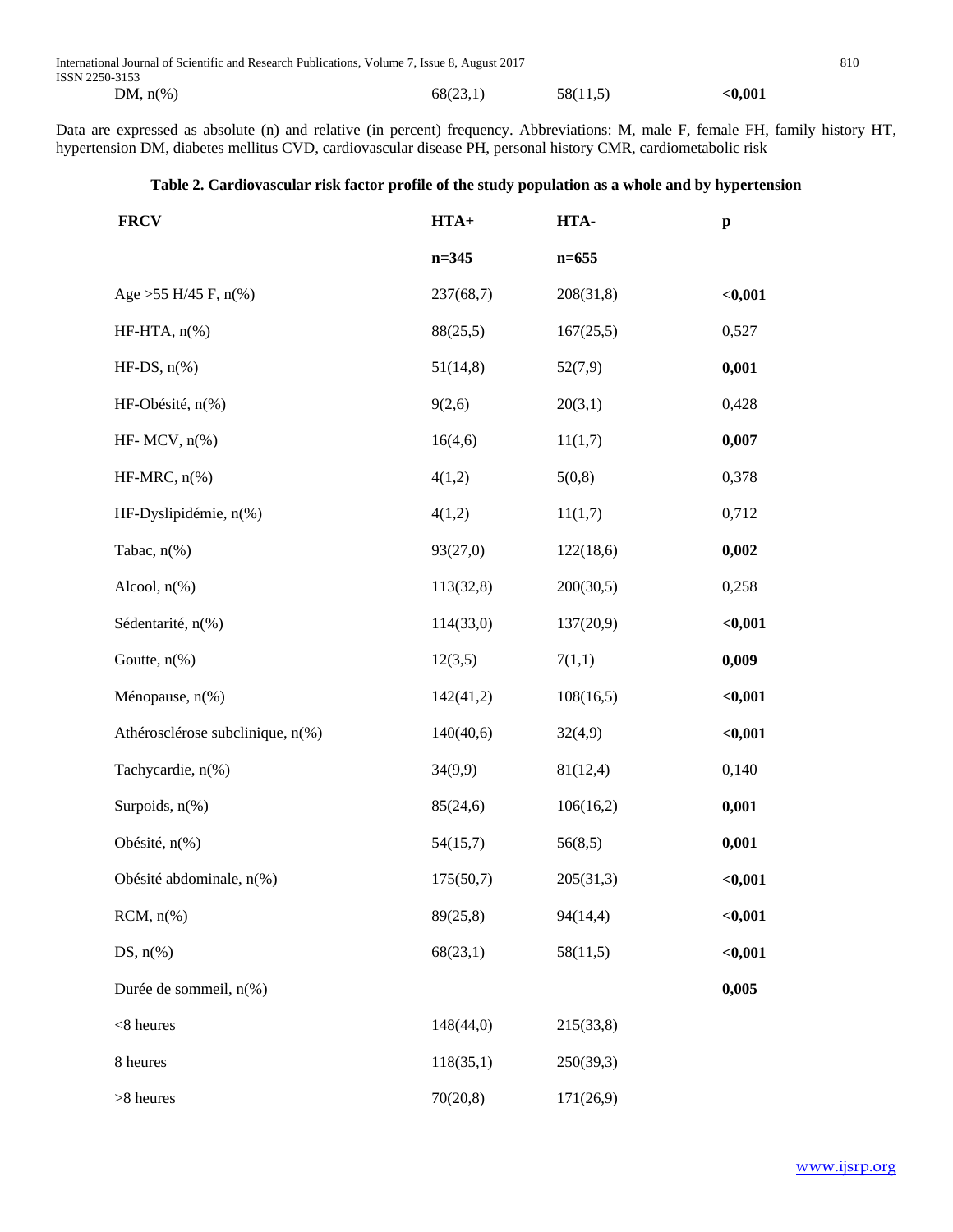International Journal of Scientific and Research Publications, Volume 7, Issue 8, August 2017 811 ISSN 2250-3153

Activité physique, n(%) 0,221

| Inactif | 196(56,8) | 354(54,0) |
|---------|-----------|-----------|
| Actif   | 194(43,2) | 301(46,0) |

| <b>Variable</b>                                 | ${\bf N}$       | All       | <b>Male</b>      | Female    | ${\bf P}$      |
|-------------------------------------------------|-----------------|-----------|------------------|-----------|----------------|
| Awareness, n(%)                                 | $\frac{345}{ }$ |           | $\overline{145}$ | 200       | $\sqrt{0.001}$ |
| $\rm No$                                        |                 | 201(58.2) | 90(62.1.)        | 111(55.5) |                |
| Yes                                             |                 | 144(41.7) | 55(37.9)         | 89(45.5)  |                |
| Treatment, n(%)                                 | 144             |           | 58               | 86        | 0.476          |
| $\rm No$                                        |                 | 82(56.9)  | 32(55.2)         | 50(58.1)  |                |
| Yes                                             |                 | 62(43.1)  | 26(44.8)         | 36(41.9)  |                |
|                                                 |                 |           |                  |           |                |
| Drug regimen/class                              | 62              |           | 29               | 33        | 0.119          |
| 1 drug, $n$ <sup>(%)</sup>                      |                 | 53 (85.4) | 23(79.3)         | 30(90.9)  |                |
| CCB                                             |                 | 27(50.9)  | 17(73.9)         | 10(33.3)  |                |
| $\boldsymbol{\Lambda}\boldsymbol{\mathrm{CEI}}$ |                 | 26(49.1)  | 6(26.1)          | 20(66.7)  |                |
| 2 drugs, $n$ <sup>(%)</sup>                     |                 | 9(14.6)   | 6(20.7)          | 3(9.1)    |                |
| $CCB + ACEI$                                    |                 | 8(88.9)   | 6(100.0)         | 2(66.7)   |                |
| $CCB + Thiazide like$                           |                 | 1(11.1)   | 0(0.0)           | 1(33.3)   |                |
| BP control, $n$ <sup>(%)</sup>                  | 62              |           | 29               | 33        | 0,001          |
| $\rm No$                                        |                 | 48(77.4)  | 19(65.5)         | 29 (87.9) |                |
| Yes                                             |                 | 14(22.6)  | 10(34.8)         | 4(12.1)   |                |

Data are expressed as absolute (n) and relative (in percent) frequencies. Abbreviations: CCB, calcium channel blocker ACEI, angiotensin converting enzyme inhibitor ARA, angiotensin type 1 receptor antagonist BP, blood pressure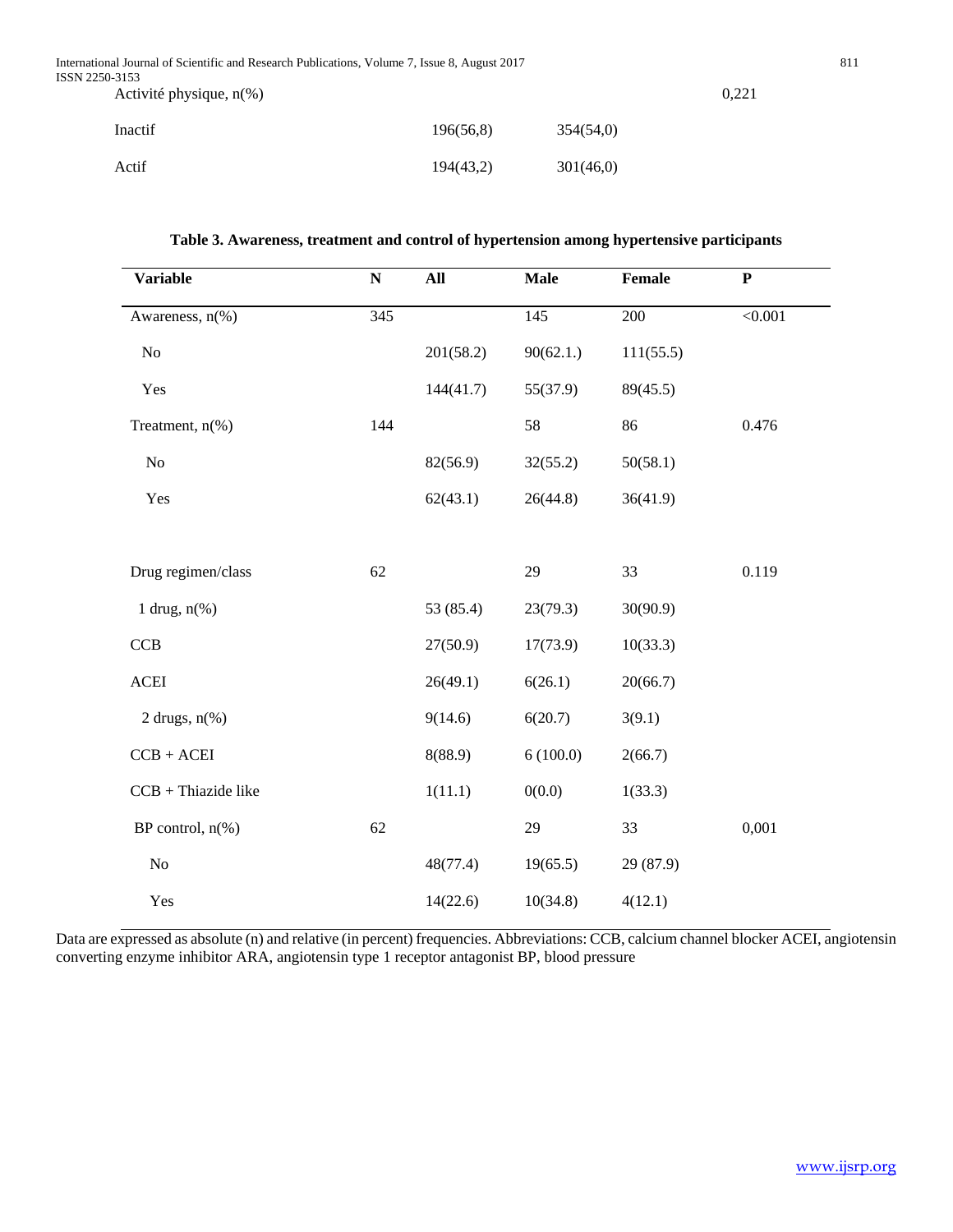| <b>Variables</b>    | Univariate   |                     | <b>Multivariate</b> |                   |
|---------------------|--------------|---------------------|---------------------|-------------------|
|                     | $\, {\bf p}$ | OR (IC95%)          | $\, {\bf p}$        | OR (IC95%)        |
| Older age, yrs      |              |                     |                     |                   |
| $\rm No$            |              | $\mathbf 1$         |                     | $\,1\,$           |
| Yes                 | $0,001$      | $4,72(3,56-6,25)$   | $0,001$             | 2,98(2,05-4,35)   |
| Smoking             |              |                     |                     |                   |
| $\rm No$            |              | $\,1$               |                     | $\,1\,$           |
| Oui                 | 0,002        | $1,61(1,18-2,20)$   | 0,153               | 1,34(0,90-1,99)   |
| Physical inactivity |              |                     |                     |                   |
| $\rm No$            |              | $\,1$               |                     | $\,1\,$           |
| Yes                 | $0,001$      | $1,87(1,39-2,50)$   | 0,121               | $1,36(0,92-1,99)$ |
| Goutte              |              |                     |                     |                   |
| $\rm No$            |              | $\mathbf{1}$        |                     | $\,1\,$           |
| Yes                 | 0,012        | $3,34(1,30-8,55)$   | 0,604               | $1,35(0,44-4,15)$ |
| Menopause           |              |                     |                     |                   |
| $\rm No$            |              | $\,1$               |                     | $\,1\,$           |
| Yes                 | $0,001$      | $3,54(2,64-4,77)$   | 0,145               | $1,36(0,90-2,05)$ |
| <b>ATS</b>          |              |                     |                     |                   |
| $\rm No$            |              | $\,1$               |                     | $\,1\,$           |
| Yes                 | $0,001$      | $13,30(8,77-20,14)$ | $0,001$             | 8,90(5,65-14,02)  |
| Overweight          |              |                     |                     |                   |
| No                  |              | $\mathbf{1}$        |                     | $\,1\,$           |
| Yes                 | 0,001        | $1,69(1,23-2,34)$   | 0,096               | $1,90(0,17-3,06)$ |
| Obesity             |              |                     |                     |                   |
| $\rm No$            |              | $\mathbf{1}$        |                     | $\,1\,$           |
| Yes                 | 0,001        | 1,99(1,33-2,96)     | 0,009               | $2,68(1,92-3,17)$ |

Central obesity